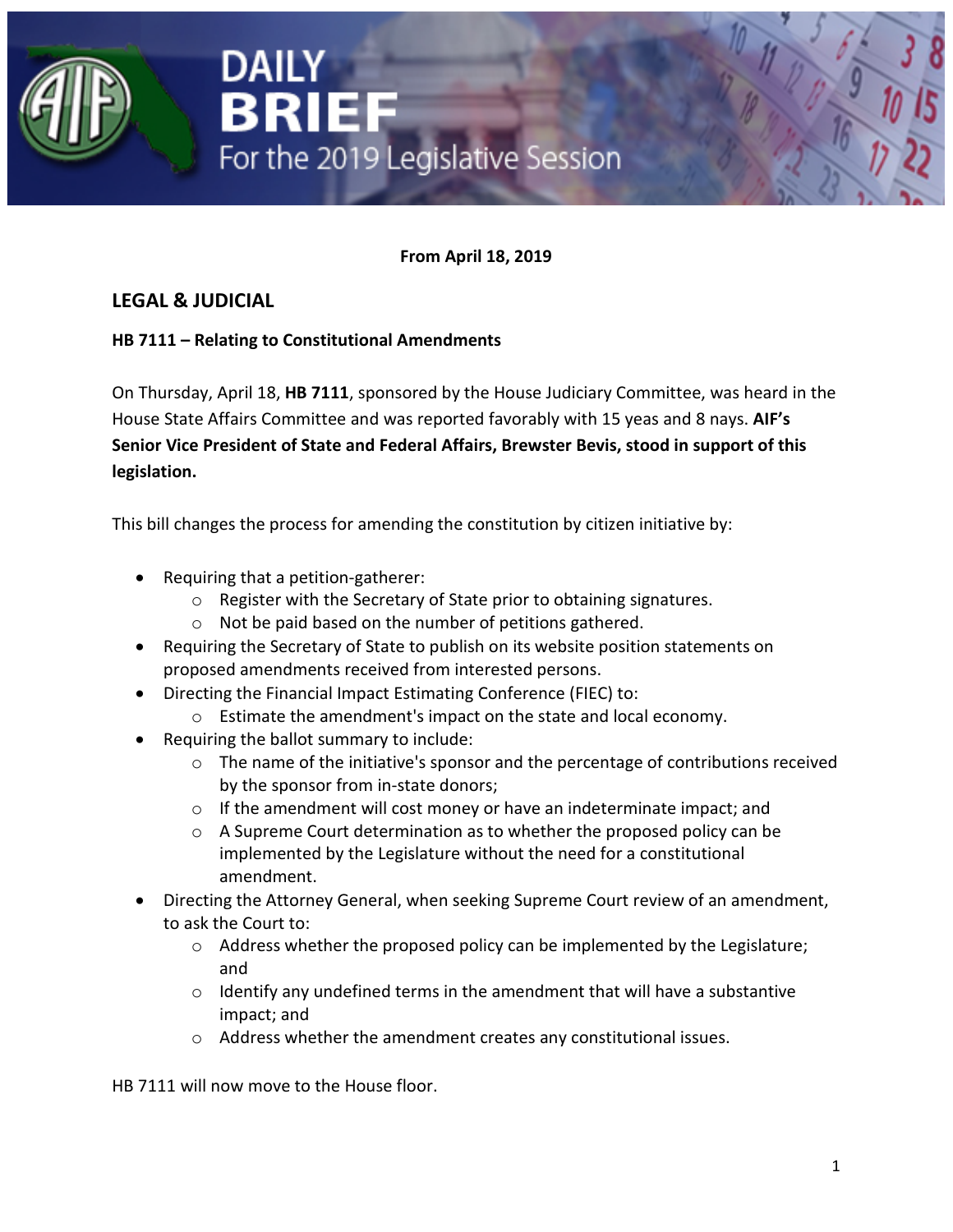**AIF supports legislation that adds transparency and accountability to amending the Florida constitution by citizen imitative.**

## **ENERGY**

## **HB 797 – Relating to Public Utility Storm Protection Plans**

On Thursday, April 18, **HB 797** by Representative Randy Fine (R-Palm Bay) was heard in the House Commerce Committee and was reported favorably with 21 yeas and 0 nays. **AIF stood in support of this legislation.**

This bill aims to harden Florida's utilities grid against tropical storm and hurricane damage with proposed under-grounding of electric infrastructure. The bill would require public utility companies (Florida Power and Light, Duke Energy Florida, Gulf Power Company, Tampa Electric Company, and the Florida Public Utilities Corporation) to submit a transmission and distribution storm protection plan to the Public Services Commission, with updates required at least every three years. Data collected after Hurricane Irma showed that underground lines suffered minimal outages during storms.

HB 797 will now move to the House floor.

**AIF supports actively seeking ways to harden our state's infrastructure and more effectively prepare for hurricanes and tropical storms to ensure that power is quickly restored.**

## **INSURANCE**

## **SB 714 – Relating to Insurance**

On Thursday, April 18, **SB 714** by Senator Jeff Brandes (R-Saint Petersburg) was heard in the Senate Appropriations Committee and was reported favorably with 18 yeas and 1 nay.. **AIF's Senior Vice President of State and Federal Affairs, Brewster Bevis, stood in support of this legislation.**

This bill amends several insurance-related statutes, specifically:

- Requires the Florida Hurricane Catastrophe Fund (FHCF) to reimburse a covered insurer's loss adjustment expenses at 10 percent of the insurer's loss reimbursement, instead of 5 percent as under current law;
- Authorizes insurers to transfer title of totaled motor vehicles or mobile homes to the Department of Highway Safety and Motor Vehicles electronically as well as through regular mail;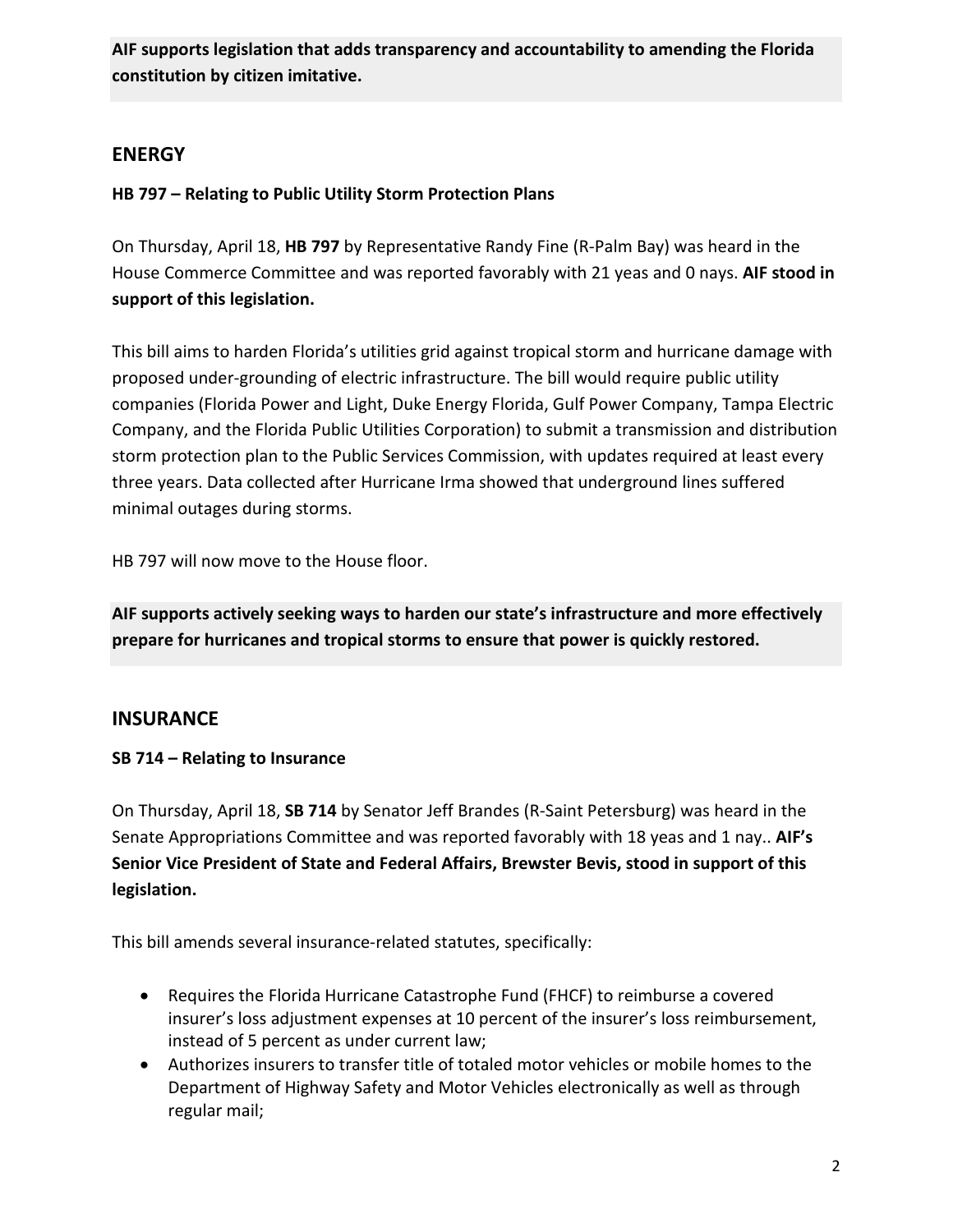- Provides that workers compensation insurance applicants and their agents are no longer required to have their sworn statements notarized;
- Allows an insurer to offer and give insureds goods or services of any value for the purposes of loss control or loss mitigation related to covered risks. Currently it is an unfair insurance trade practice to provide items or services to an insured valued at more than \$100 per year;
- Allows a property, casualty, or surety insurer to offer a premium discount for a policy if another policy has been purchased from a different insurer that:
	- $\circ$  Has a joint marketing arrangement with the insurer offering the discount;
	- o Issued the policy pursuant to the Citizens clearinghouse program if the same agent is servicing both policies; or
	- o Has its policy serviced by the same agent who is servicing the discounted policy.
- Requires a premium discount offered by a property, casualty, or surety insurer to be actuarially sound.

SB 714 will now move to the Senate floor.

**AIF supports legislative efforts to reduce insurance rates to maintain Florida's business friendly climate.**

# **ECONOMIC DEVELOPMENT**

### **SB 770 – Relating to Workforce Education**

On Thursday, April 18, **SB 770** by Senator Travis Hutson (R-Palm Coast) was heard in the Senate Appropriations Committee and was reported favorably with 17 yeas and 0 nays. **AIF's Senior Vice President of State and Federal Affairs, Brewster Bevis, stood in support of this legislation.**

This bill promotes career education and readiness opportunities for students in public schools by creating an alternative pathway, namely the career and technical education (CTE) graduation pathway option, for students to earn a standard high school diploma, and specifies related requirements. Specifically, the bill:

- Requires students to successfully complete at least 18 credits to receive a standard high school diploma under the CTE graduation pathway option;
- Modifies the 24-credit pathway for earning a standard high school diploma by revising computer science credit substitution for mathematics or science credits;
- Revises the acceleration mechanism component for the school grade calculation for high schools by specifying that dual enrollment courses include career clock-hour dual enrollment courses;
- Creates the Florida Pathways to Career Opportunities Grant Program to enable high school and Florida College System institutions to offer applied learning opportunities for students in high-demand career pathways linked to occupations that will provide students with mid-level and high-level wages;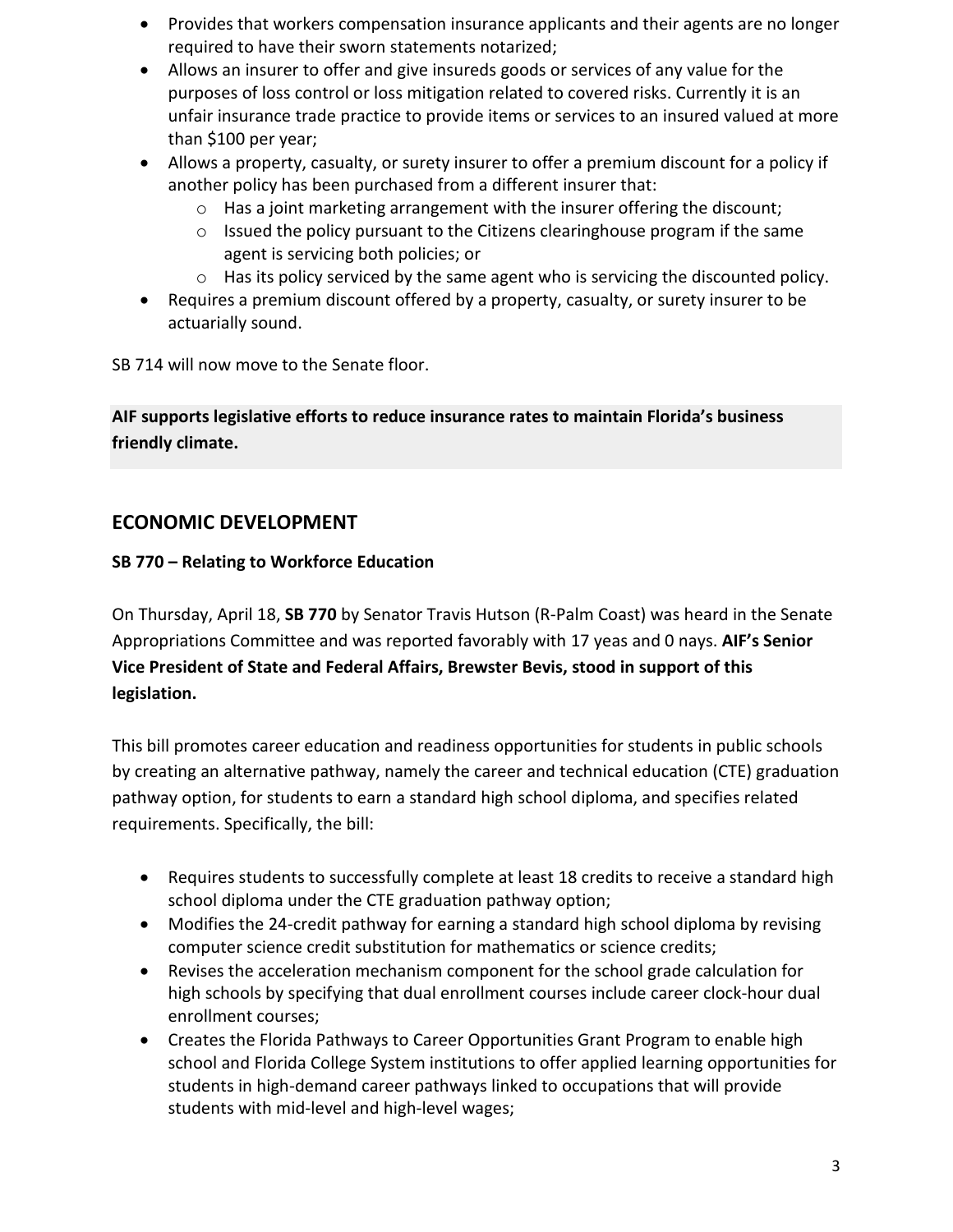• Requires district school boards to declare a "College and Career Decision Day" to recognize high school seniors and encourage them to prepare for college and pursue advanced career pathways.

SB 770 will now move to the Senate floor.

**AIF supports efforts to grow the talent pipeline to maintain the competitive edge Florida businesses have come to expect in the state.**

## **ENVIRONMENTAL**

## **SB 816 – Relating to Environmental Regulation**

On Thursday, April 18, **SB 816** by Senator Keith Perry (R-Gainesville) was heard in the Senate Appropriations Committee and was reported favorably with 18 yeas and 0 nays. **AIF's Senior Vice President of State and Federal Affairs, Brewster Bevis, stood in support of this legislation.**

This bill requires local governments to work with residential recycling collectors and material recovery facilities to reduce contamination of curbside recycling. As Florida continues to move toward the statewide 75% recycling goal, this legislation is specifically designed to improve the capture rate of clean recyclable material.

SB 816 will now move to the Senate floor.

**AIF supports legislative efforts to achieve the statewide 75% recycling goal which helps keep Florida clean, creates jobs, and maintains our strong tourism industry.**

## **TRANSPORTATION**

## **SB 932 – Relating to Autonomous Vehicles**

On Thursday, April 18, **SB 932** by Senator Jeff Brandes (R-St. Petersburg) was heard in the Senate Appropriations Committee and was reported favorably with 20 yeas and 0 nays. **AIF's Senior Vice President of State and Federal Affairs, Brewster Bevis, stood in support of this legislation.**

These bills authorize the use of vehicles in autonomous mode in the state. The autonomous technology would be considered the human operator of the motor vehicle and provides that various provisions of law regarding motor vehicles such as rendering aid in the event of a crash do not apply to vehicles in autonomous mode if the vehicle owner, or person on behalf of the owner, promptly contacts law enforcement. The bill also specifies that statutory provisions relating to unattended motor vehicles, wireless communication devices, and television receivers do not apply to autonomous vehicles (AVs) operating with the automated driving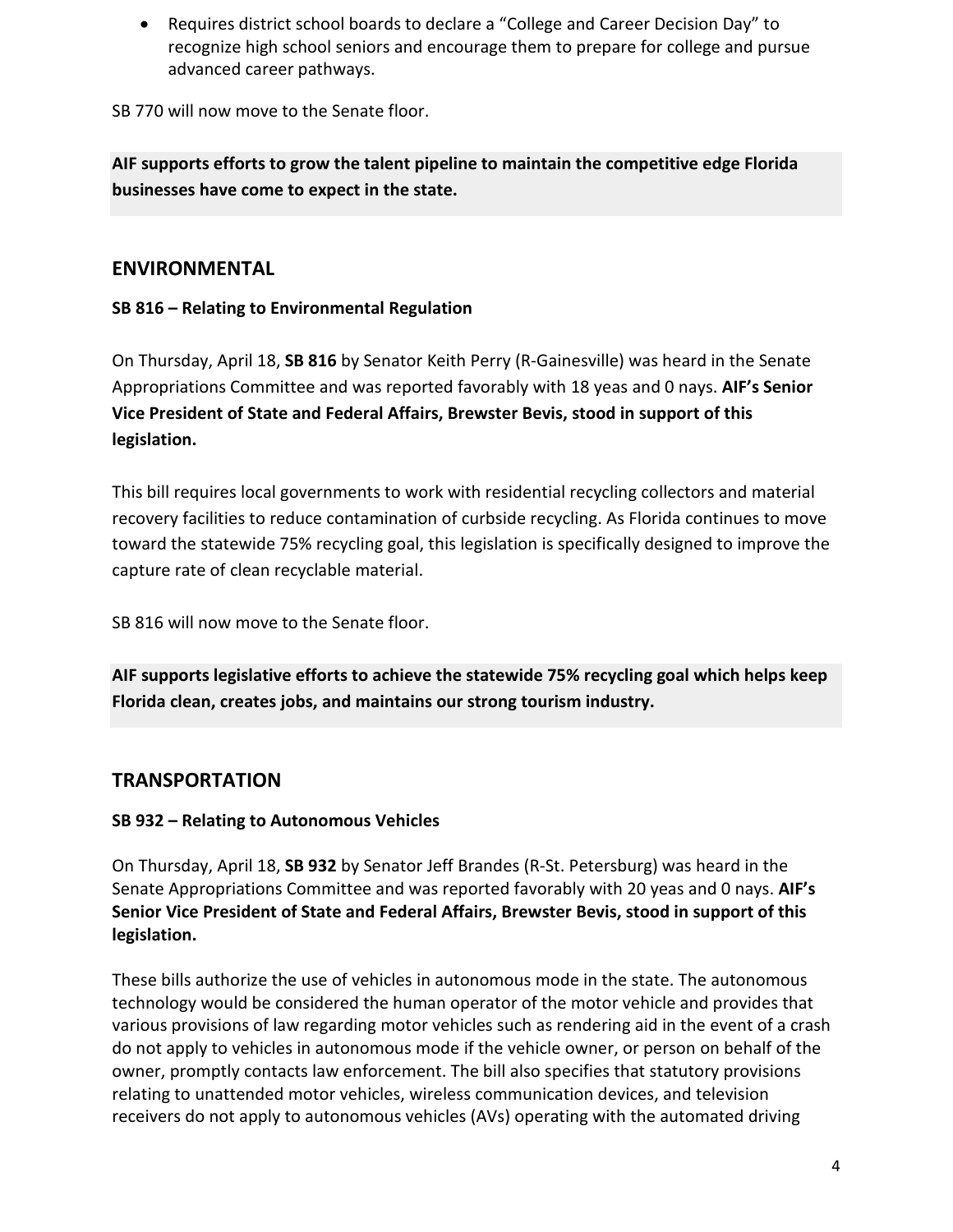system engaged. The bills also remove the requirement for a person to possess a valid driver license to operate a fully autonomous vehicle.

SB 932 will now move to the Senate floor.

**AIF supports modernizing state law to accommodate for self-driving technologies that open the door for safe, reliable modes of AVs in a competitive marketplace with clear, limited government regulations.**

### **SB 1044 – Relating to the Department of Transportation**

On Thursday, April 18, **SB 1044** by Senator Ben Albritton (R-Bartow) was heard in the Senate Appropriations Committee and was reported favorably with 20 yeas and 0 nays.. **AIF's Senior Vice President of State and Federal Affairs, Brewster Bevis, stood in support of this legislation.**

This bill addresses various issues relating to the Florida Department of Transportation (FDOT). Specifically, the bill:

- Revises the FDOT's authorization for innovative highway projects to include innovative transportation projects demonstrating techniques of bridge design.
- Prohibits a local government from adopting standards and specifications for aggregate materials that are contrary to the FDOT's standards or specifications.
- Prohibits a contractor who has not satisfactorily completed two projects, each in excess of \$25 million, from bidding on FDOT contracts in excess of \$50 million.

SB 1044 will now move to the Senate floor.

**AIF supports legislation that positively reforms FDOT to provide high-quality transportation infrastructure to Floridians and businesses operating on our roadways.**

## **TAXATION**

#### **SB 1000 – Relating to Communication Services**

On Thursday, April 18, **SB 1000** by Senator Travis Hutson (R-Palm Coast) was heard before the Senate Appropriations Committee **and was reported** favorably with 18 yeas and 1 nay. **AIF's Senior Vice President of State and Federal Affairs, Brewster Bevis, stood in support of this legislation.**

This bill changes the way the use of public rights-of-way by providers of communications services are governed. Specifically: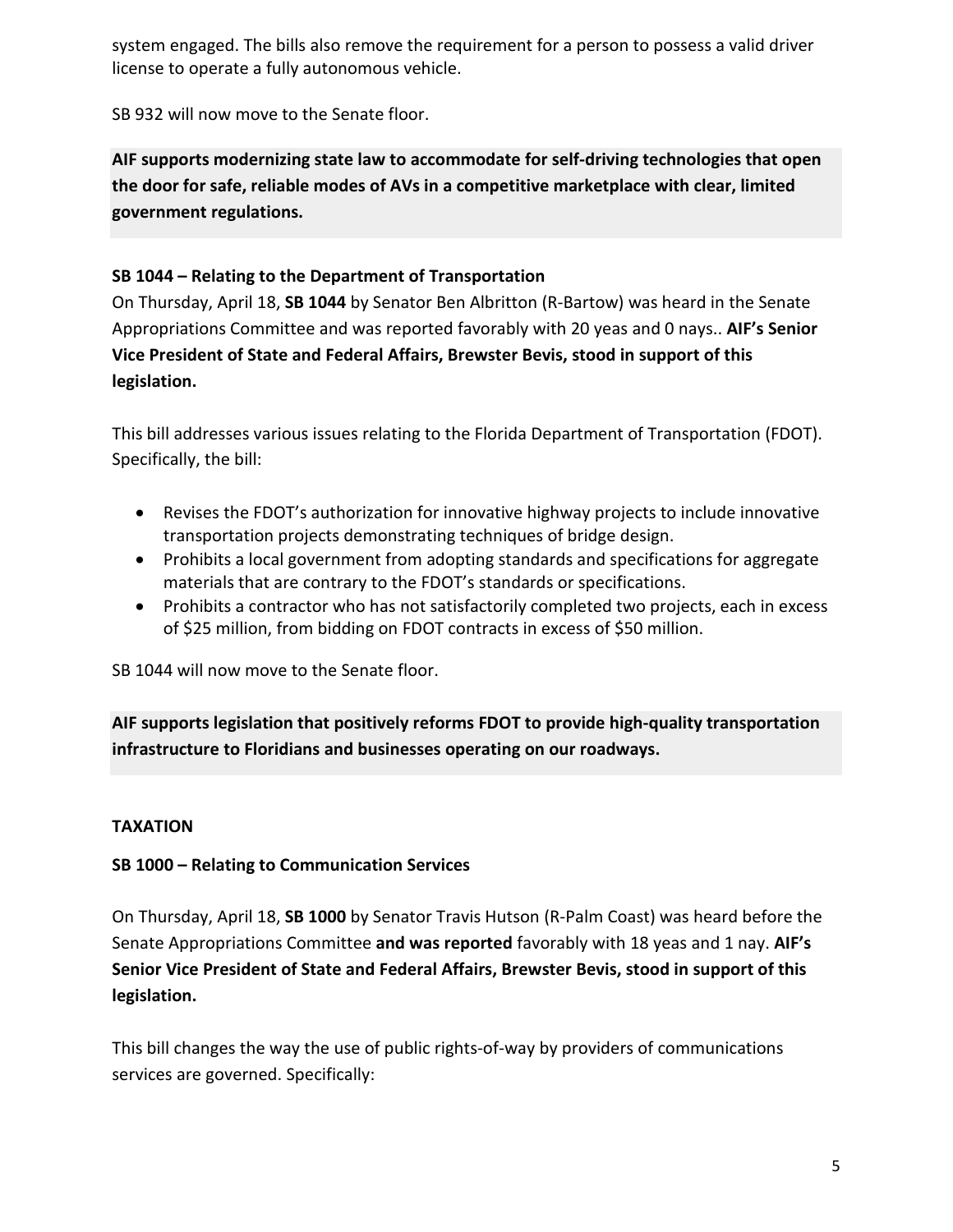- Creating a civil cause of action for any person aggrieved by a violation of the right-of-way statute;
- Prohibiting a local government from instituting, "either expressly or de facto, a moratorium or other mechanism that would prohibit or delay" permits for collocation of small wireless facilities or related poles;
- Deleting the authority for a local government to require performance bonds and security funds. Instead, the bill allows them to require a construction bond;
- Allowing a provider of communications services to add a local government to any existing bond, insurance policy, or other financial instrument, and requiring the local government to accept such coverage;
- Prohibiting a local government from requiring a permit applicant to provide inventories, maps, or locations of communication facilities in the rights-of-way, unless it is necessary to avoid interference with existing facilities.

SB 1000 will now move to the Senate floor.

**AIF supports legislation that will both reduce the communications services permitting process and have a positive financial impact on Florida's consumers, many of whom are businesses that pay for cable or satellite service.**

### **HB 693 – Relating to Communication Services**

On Thursday, April 18, **HB 693** by Representative Jason Fischer (R-Jacksonville) was heard before the House Commerce Committee **and was reported** favorably with 21 yeas and 1 nay. **AIF's Senior Vice President of State and Federal Affairs, Brewster Bevis, stood in support of this legislation.**

This bill changes the way the use of public rights-of-way by providers of communications services are governed. Specifically:

- Removes the ability of local governments to elect to charge limited permit fees for use of the ROW but grandfathers local governments who currently require such fees;
- Establishes limits on registration requirements imposed by local governments;
- Prohibits local governments from imposing requirements and charges for the placement or operation of communications facilities in the ROW by authorized providers;
- Prohibits local governments from prohibiting, regulating, or charging for installation, operation, and other work done on utility poles used to collocate small wireless facilities (SWFs) in the ROW;
- Exempts utility poles used to support SWFs from authority rules and regulations governing the placement of utility poles in the ROW;
- Repeals a requirement on wireless providers to comply with certain undergrounding requirements.

HB 693 will now move to the House floor.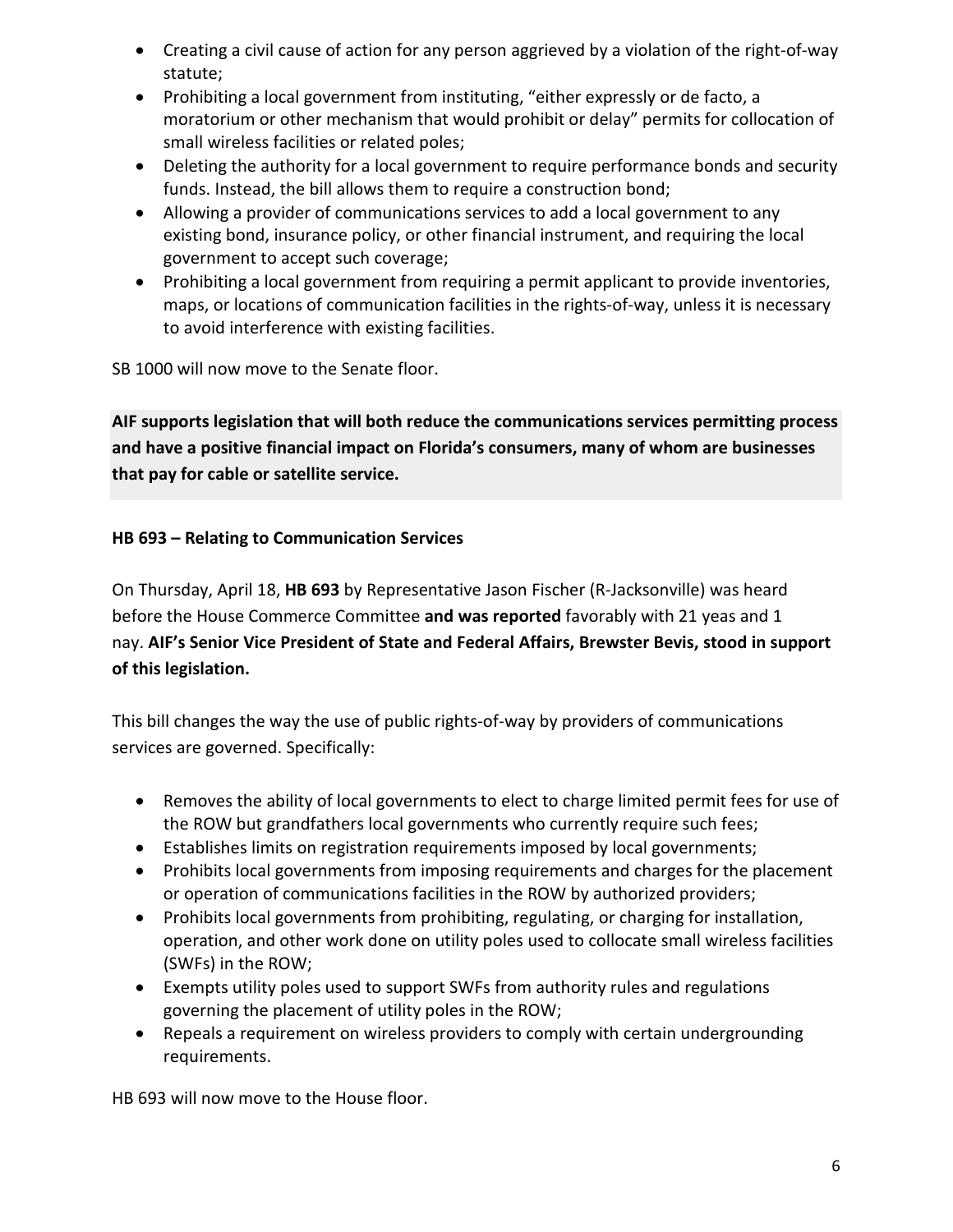**AIF supports legislation that will both reduce the communications services permitting process and have a positive financial impact on Florida's consumers, many of whom are businesses that pay for cable or satellite service.**

#### **SB 576 – Relating to Back-to-School Sales Tax Holiday**

On Thursday, April 18, **SB 576** by Senator Keith Perry (R-Gainesville) was heard in the Senate Appropriations Committee and was reported favorably with 18 yeas and 0 nays. **AIF's Senior Vice President of State and Federal Affairs, Brewster Bevis, stood in support of this legislation.**

This bill establishes a 10-day sales tax holiday beginning Friday, August 2, 2019, and ending Saturday, August 11, 2019. During the holiday, certain purchases of clothing, school supplies, and personal computers are exempt from the state sales tax and county discretionary sales surtaxes. The bill allows a business to not participate in the holiday if less than 5% of the business's gross sales of tangible personal property in the prior calendar year consist of items that would be exempt.

SB 576 will now move to the Senate floor.

**AIF supports sales tax holidays that encourage supporting local business by incentivizing consumers.**

## **HEALTH CARE**

#### **SB 1192- Relating to Electronic Prescribing**

On Thursday, April 18, **SB 1192** by Senator Aaron Bean (R-Jacksonville) was heard in the Senate Appropriations Committee and was reported favorably with 19 yeas and 0 nays. **AIF's Senior Vice President of State and Federal Affairs, Brewster Bevis, stood in support of this legislation.**

Electronic prescribing (e-prescribing) is a method by which an authorized health care practitioner electronically transmits a prescription to a pharmacy using a secure software system. Efforts have been made by states, as well as the federal government, to increase the use of e-prescribing software. This bill requires a prescription that is electronically generated and transmitted to contain an electronic signature from the prescribing practitioner, and requires such practitioner to, under specified conditions except in certain circumstances, exclusively transmit prescriptions electronically for medicinal drugs upon license renewal or by July 1, 2021, whichever is earlier.